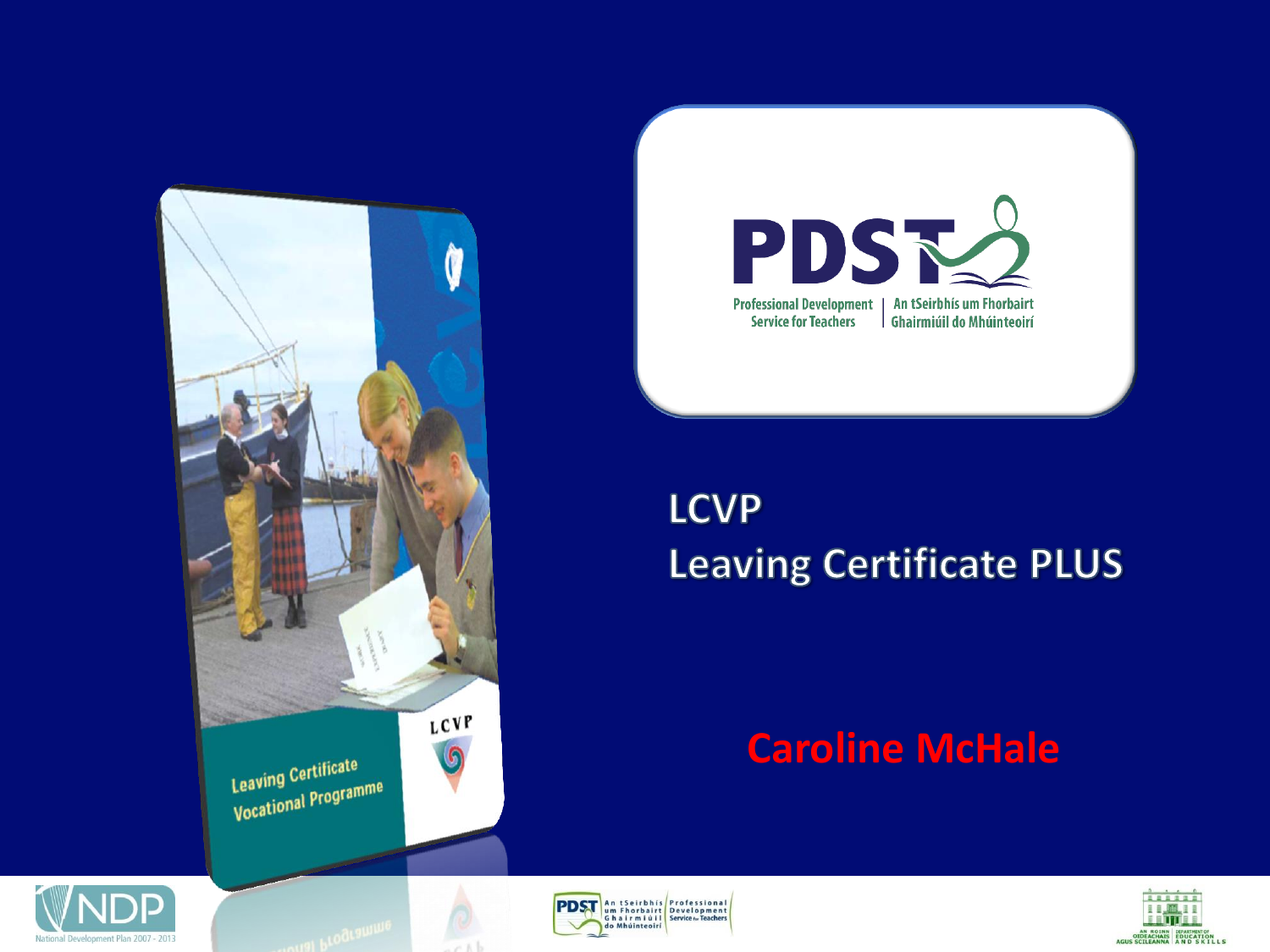WHAT IS THE LCVP? **An Enhanced Leaving Certificate Leaving Certificate Plus** – Strong Vocational Focus – Study of Link Modules • Focus on Self-directed Learning • Active teaching and learning

- methodologies
- Students develop a range of Key Transferable Skills





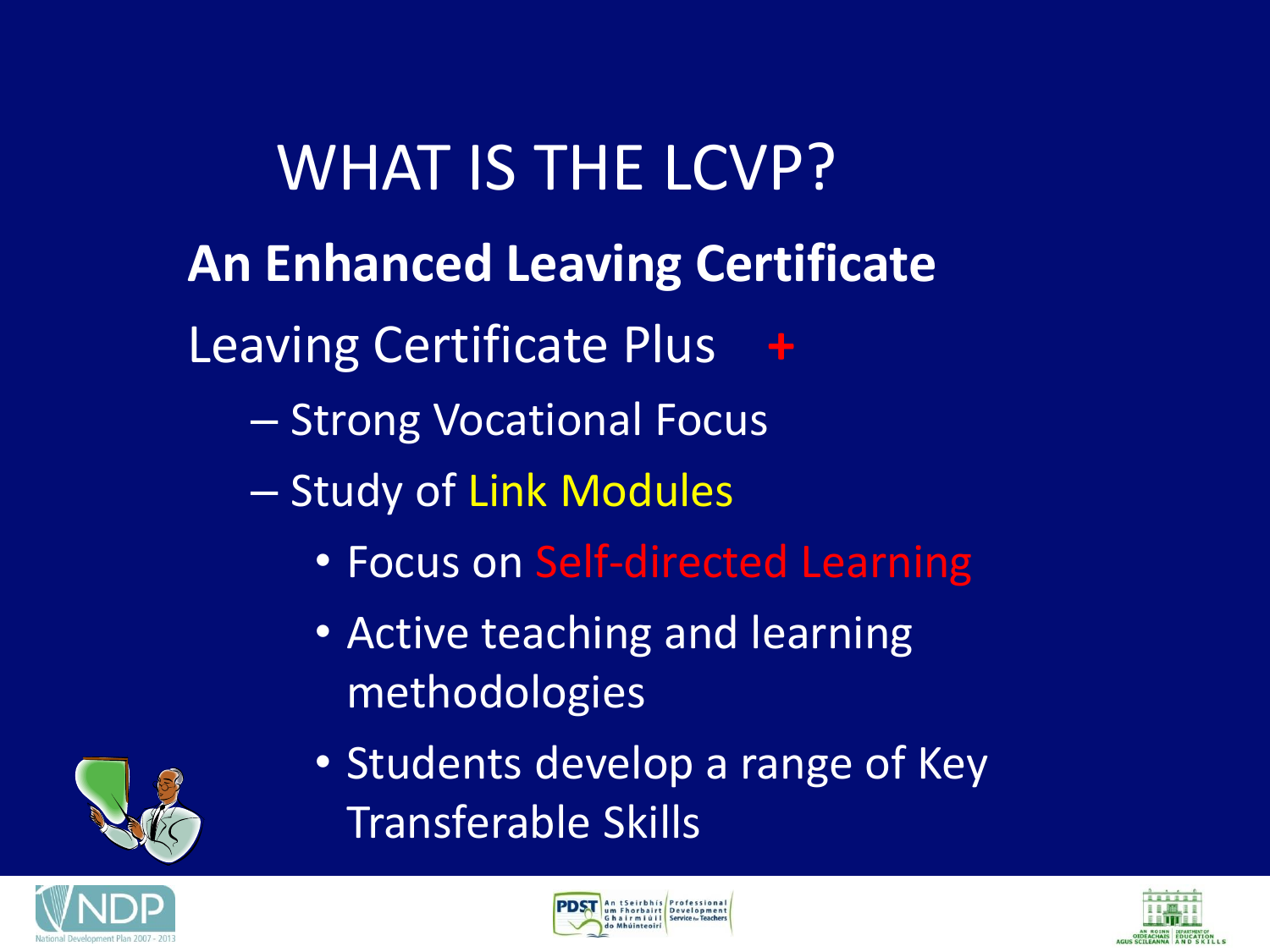PROGRAMME REQUIREMENTS

- 2-year duration
- **Minimum 5 Leaving Certificate Subjects at** Higher, Ordinary or Foundation level
	- **to include Irish**
	- to include 2 VSGs
- **Extra subject**
- **Modern European Language**
- ICT







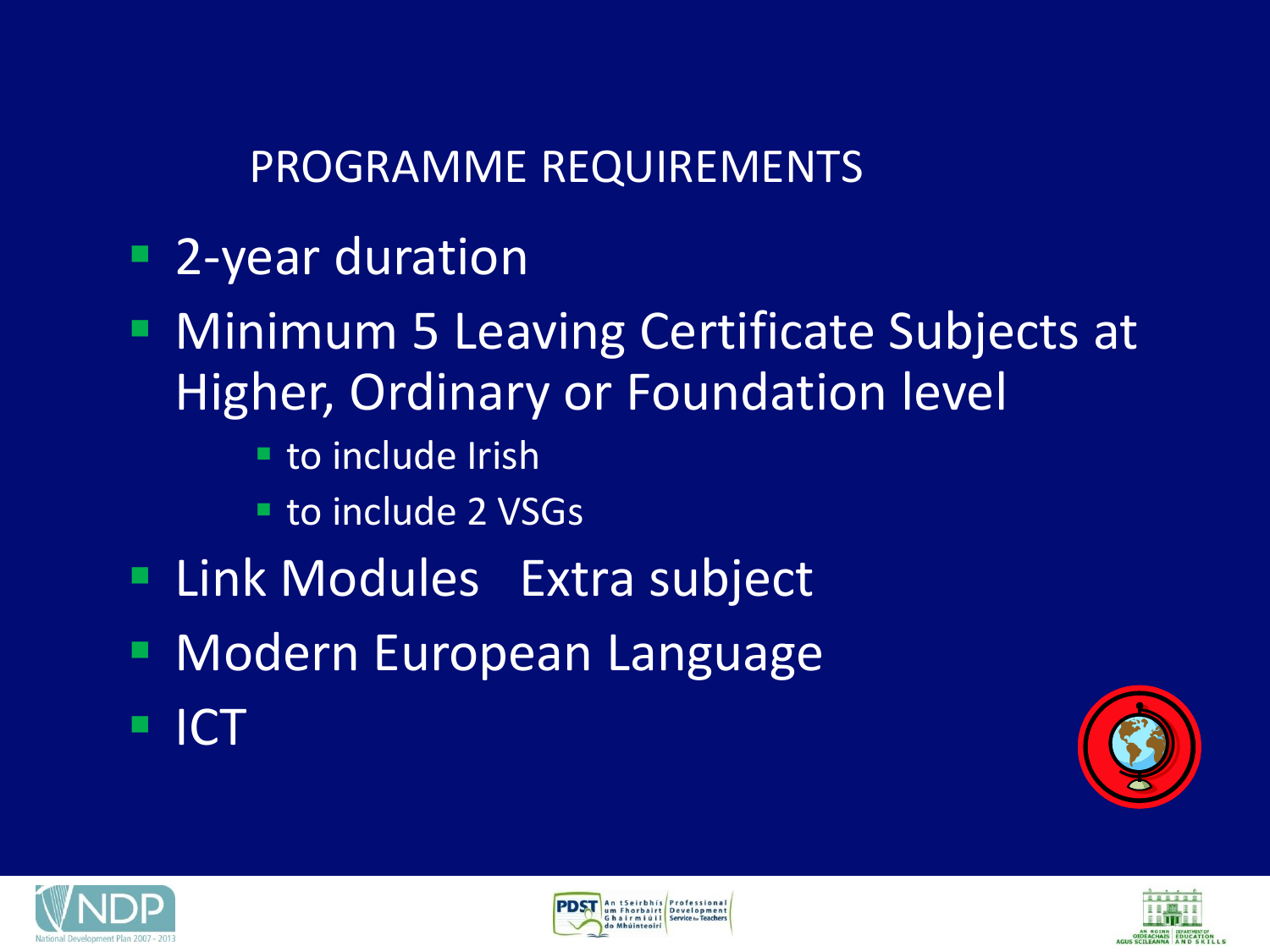### LCVP Structure



**Most LCVP Students take seven Leaving Certificate Subjects plus the Link Modules**





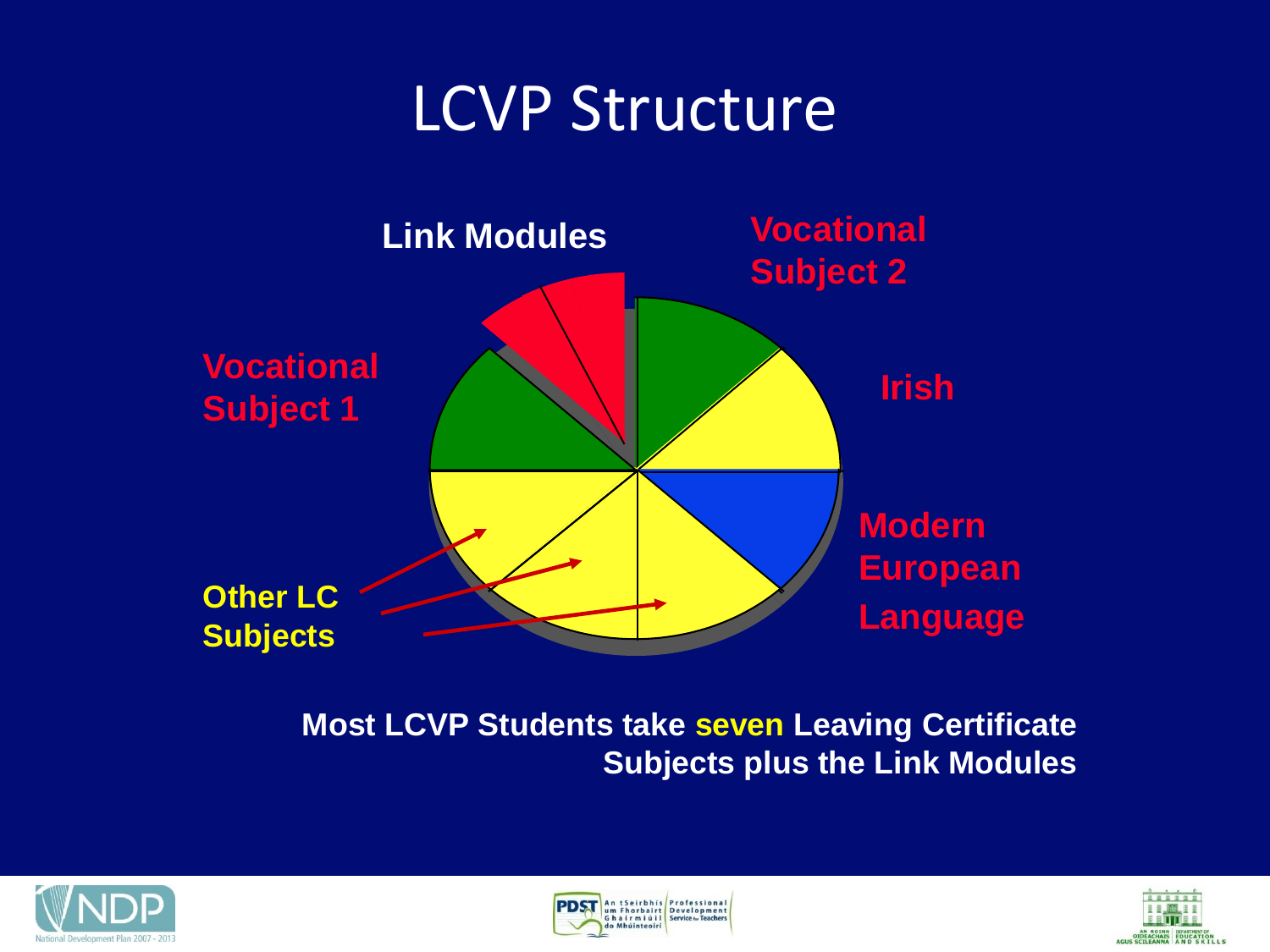### **LCVP Link Modules**

### **Preparation for the World of Work**



**Enterprise Education** 







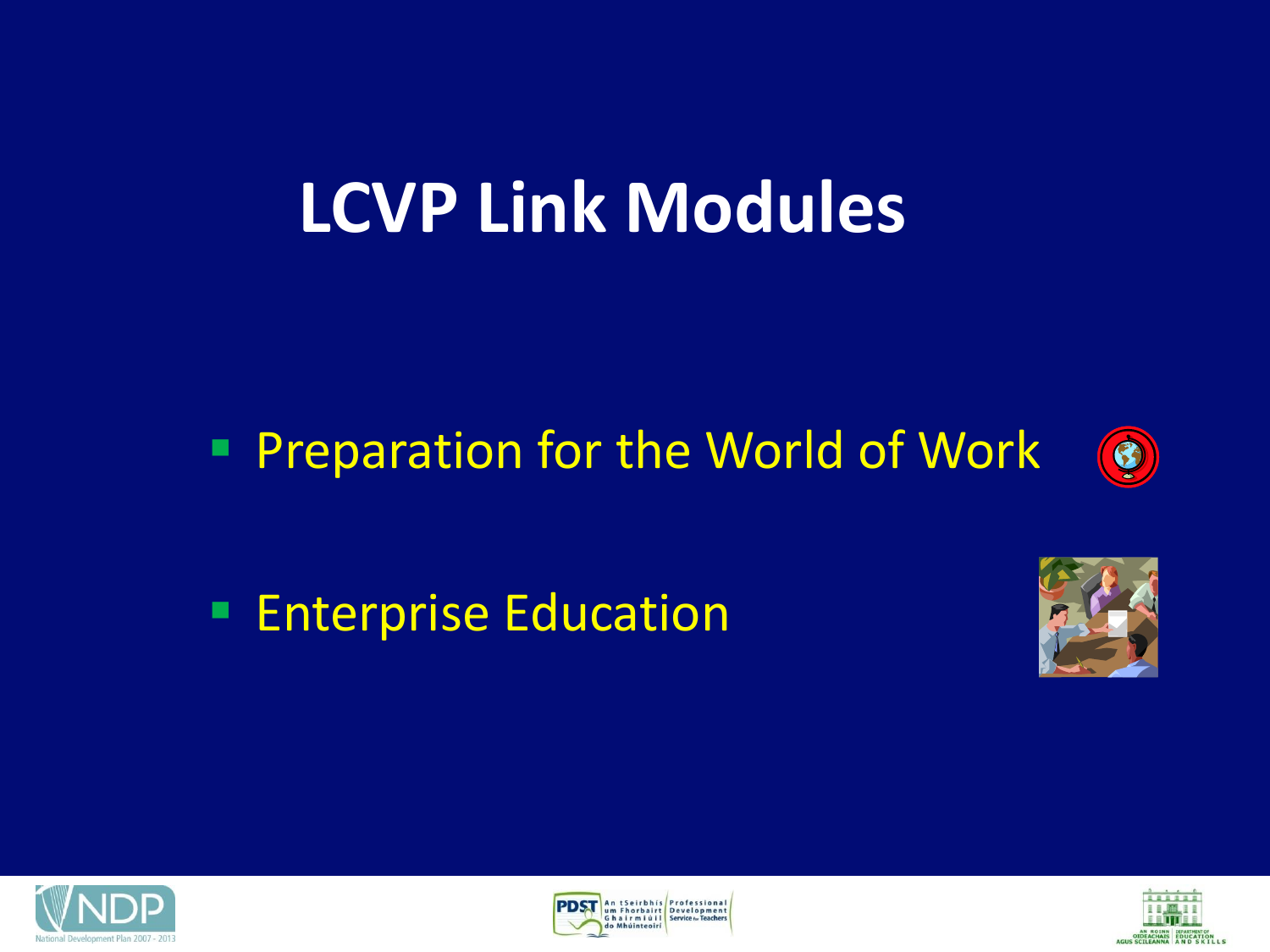# PREPARATION FOR THE WORLD OF **WORK**



- **Introduction to Working Life**
- **Job-seeking Skills**
- **Career Investigation**
- Work Placement





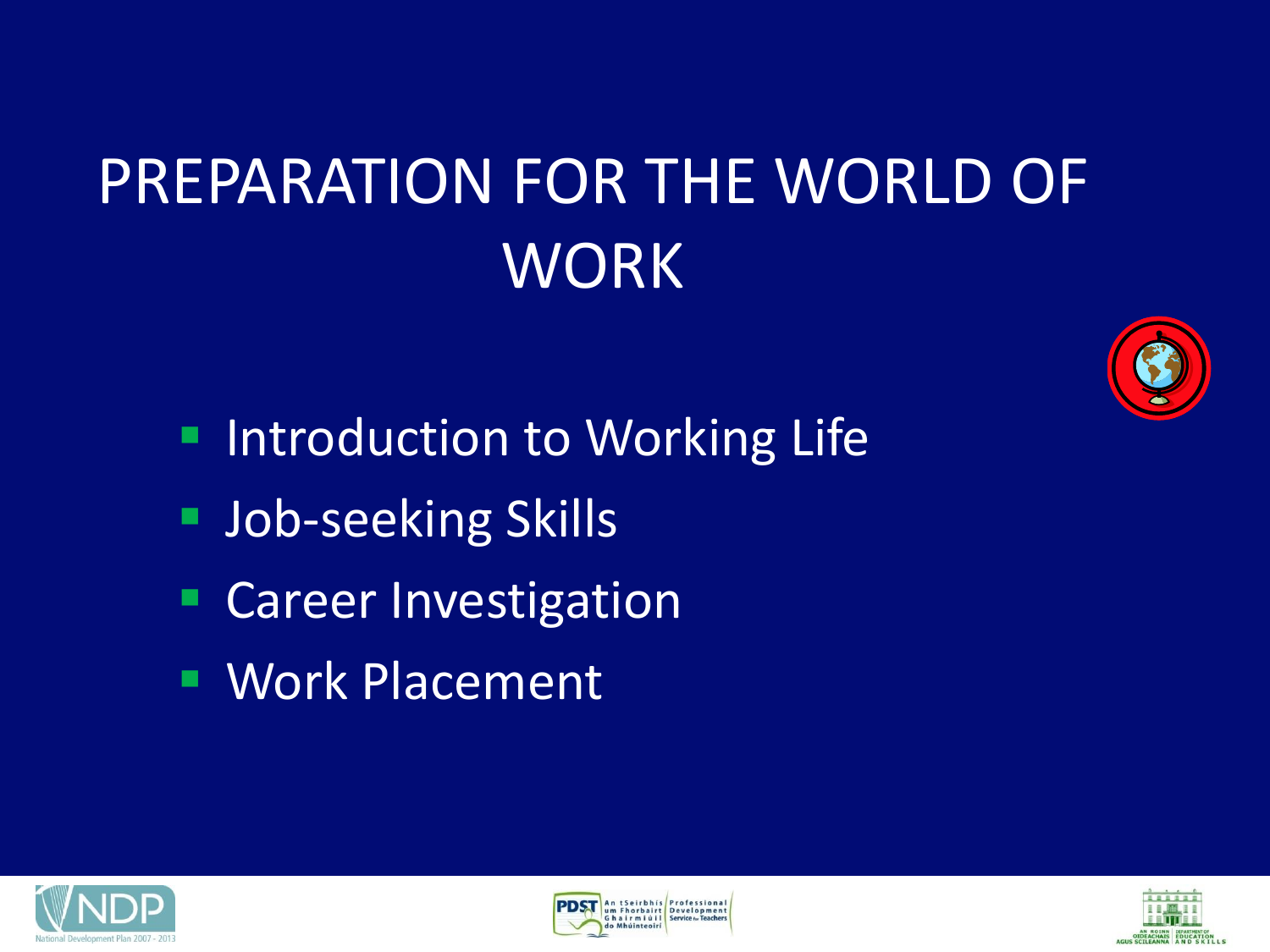### ENTERPRISE EDUCATION

- **Enterprise Skills**
- **Local Business Enterprise**
- **Local Voluntary Organisations /** Community Enterprises
- **An Enterprise Activity**







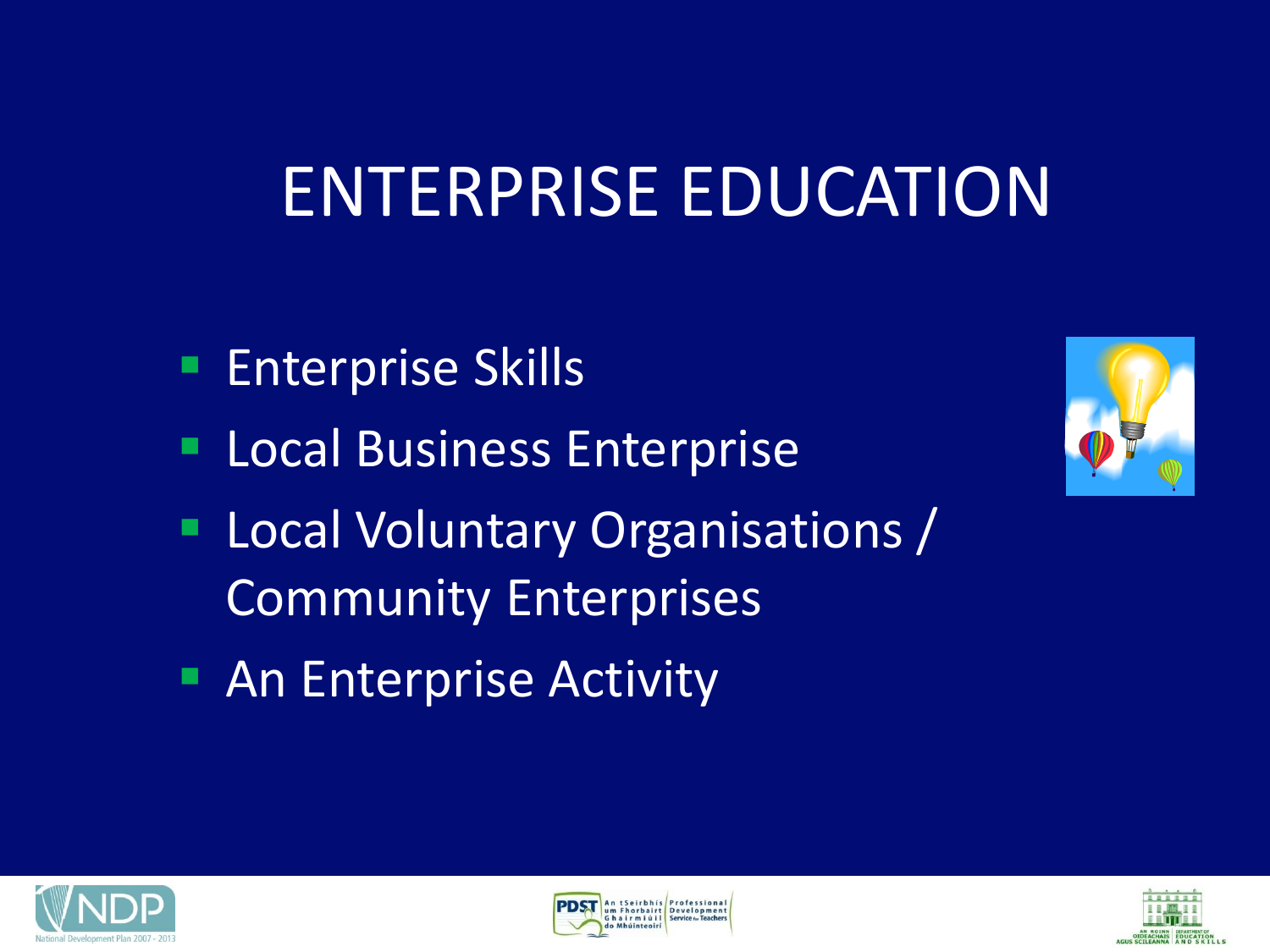# Typical LCVP Activities

- **Invited Visitors**
- **Site Visit**
- **Case Studies**
- **Team Enterprises**
- **EXperience**
- **Using Computers**
- **Video Interviews**





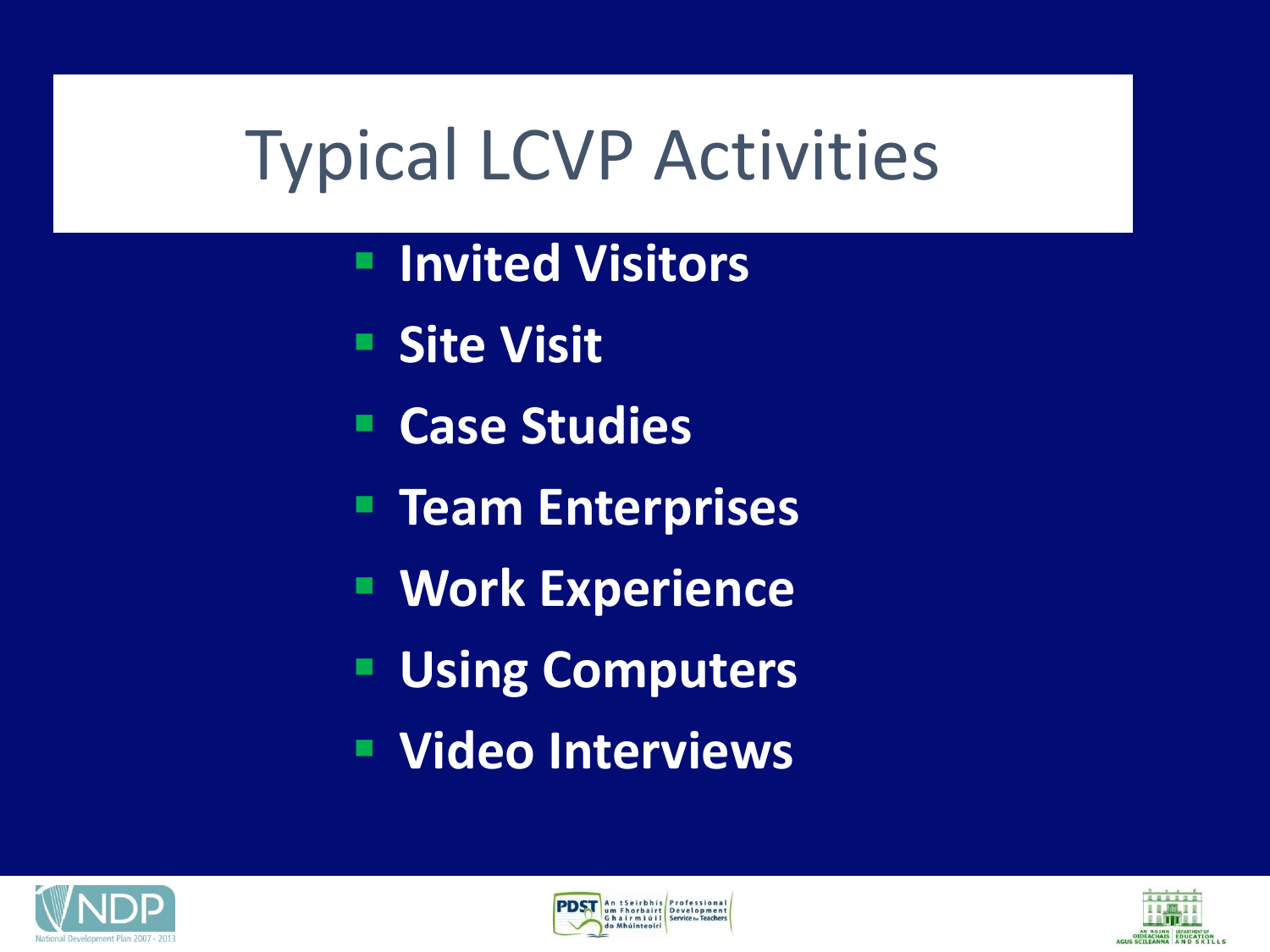### Transferable Skills

- **Team Working**
- **Critical Thinking**
- **Flexibility**
- **Leadership**
- **Basic Skills (incl. IT)**
- **E** Motivation to Learn
	- **Communication**
	- **Initiative & Enterprise**

**These skills are equally relevant to young people progressing to further study, working for themselves or going directly into employment**





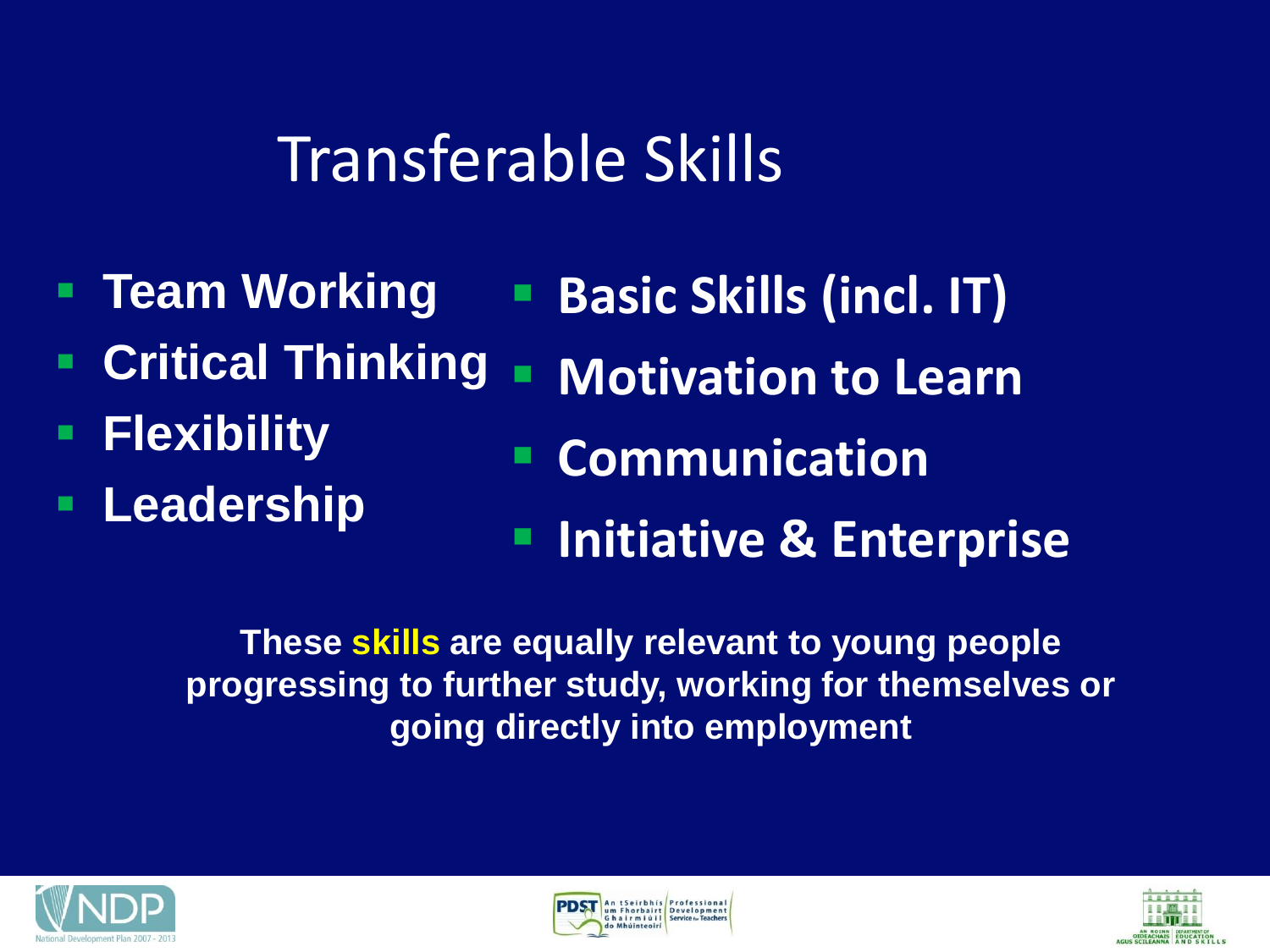### Purpose of the Link Modules **The Link Modules help you put theory into practice**

**Subjects being studied**

**LINK MODULES Business Community Work / Career**





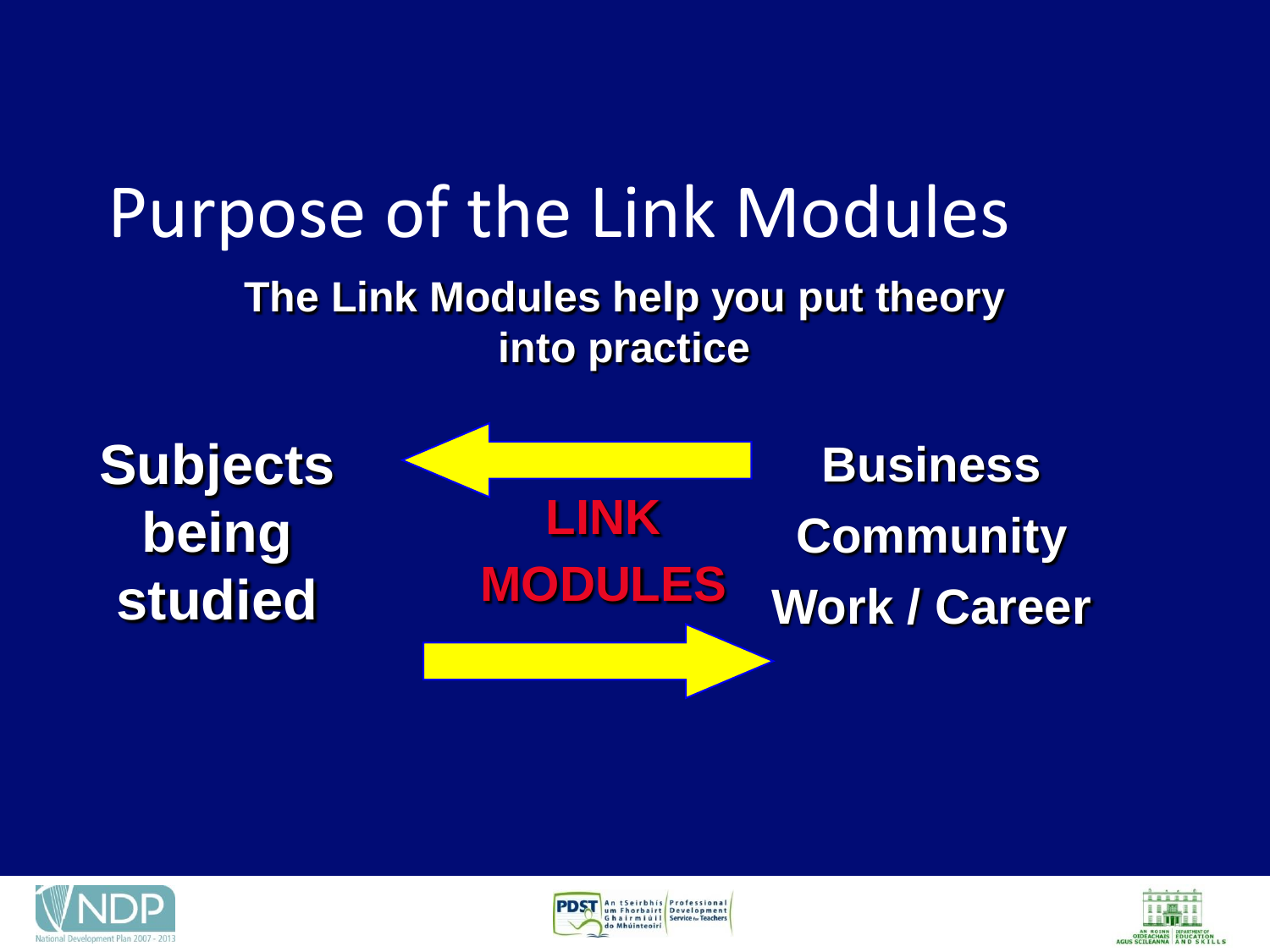### Link Modules Assessment



The Link Modules are assessed by written examination and portfolio

**Portfolio Written**





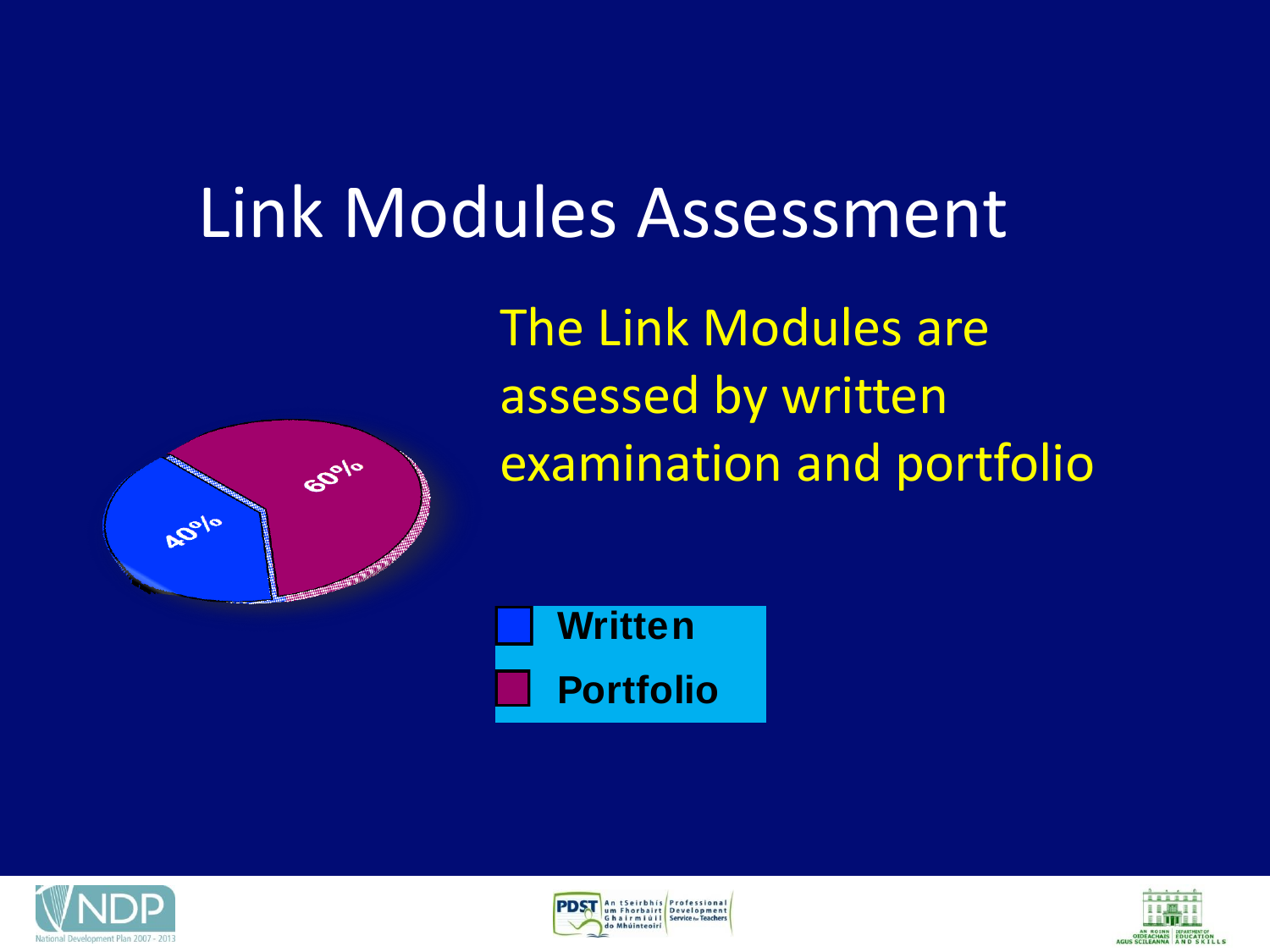### WRITTEN EXAMINATION

 Section A - **Audio-Visual Presentation Video sequence of an enterprise**  Section B - **Case Study Received 4 weeks in advance**  Section C - **General Questions** ■ Choice of 4 questions from 6







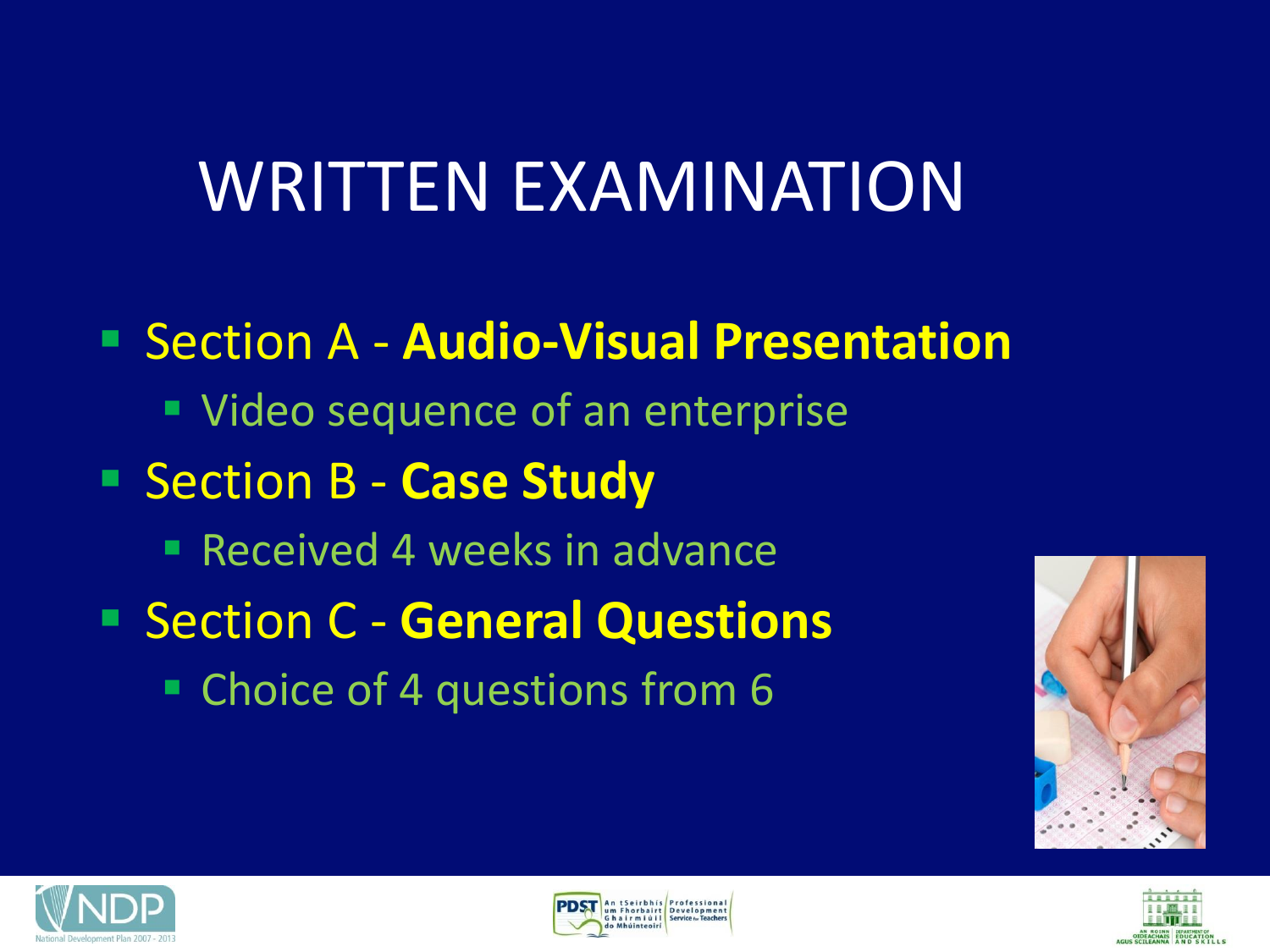### **PORTFOLIO 60%**

**CORE ITEMS**:

- **Curriculum Vitae**
- Career Investigation
- **Summary Report**
- **Enterprise/Action Plan**







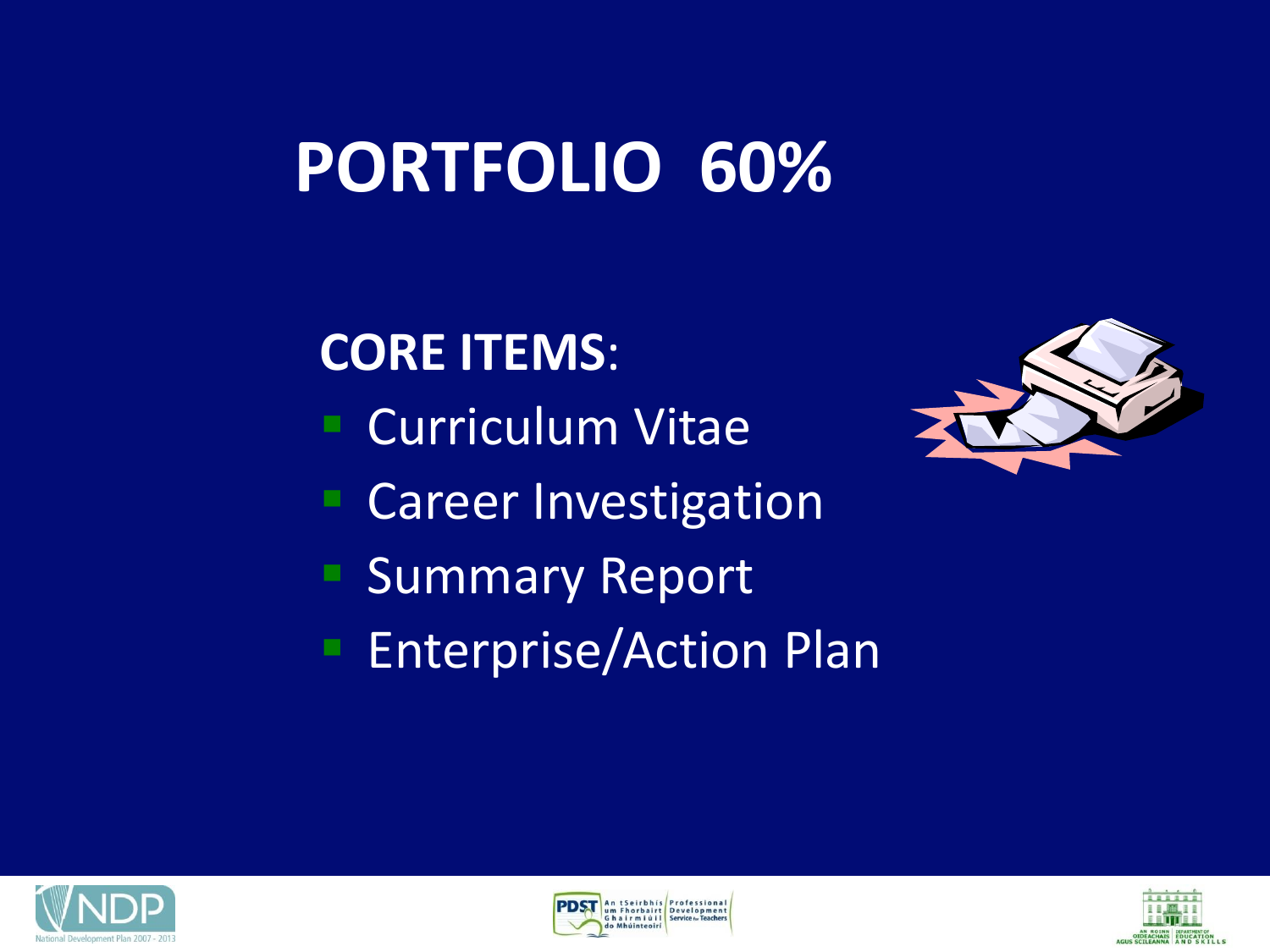# **PORTFOLIO 60%**

#### **OPTIONAL ITEMS**:

- Two out of Four
- Diary of Work Experience
- Enterprise Report
- Report on 'My Own Place'
- **Recorded Interview/Presentation**





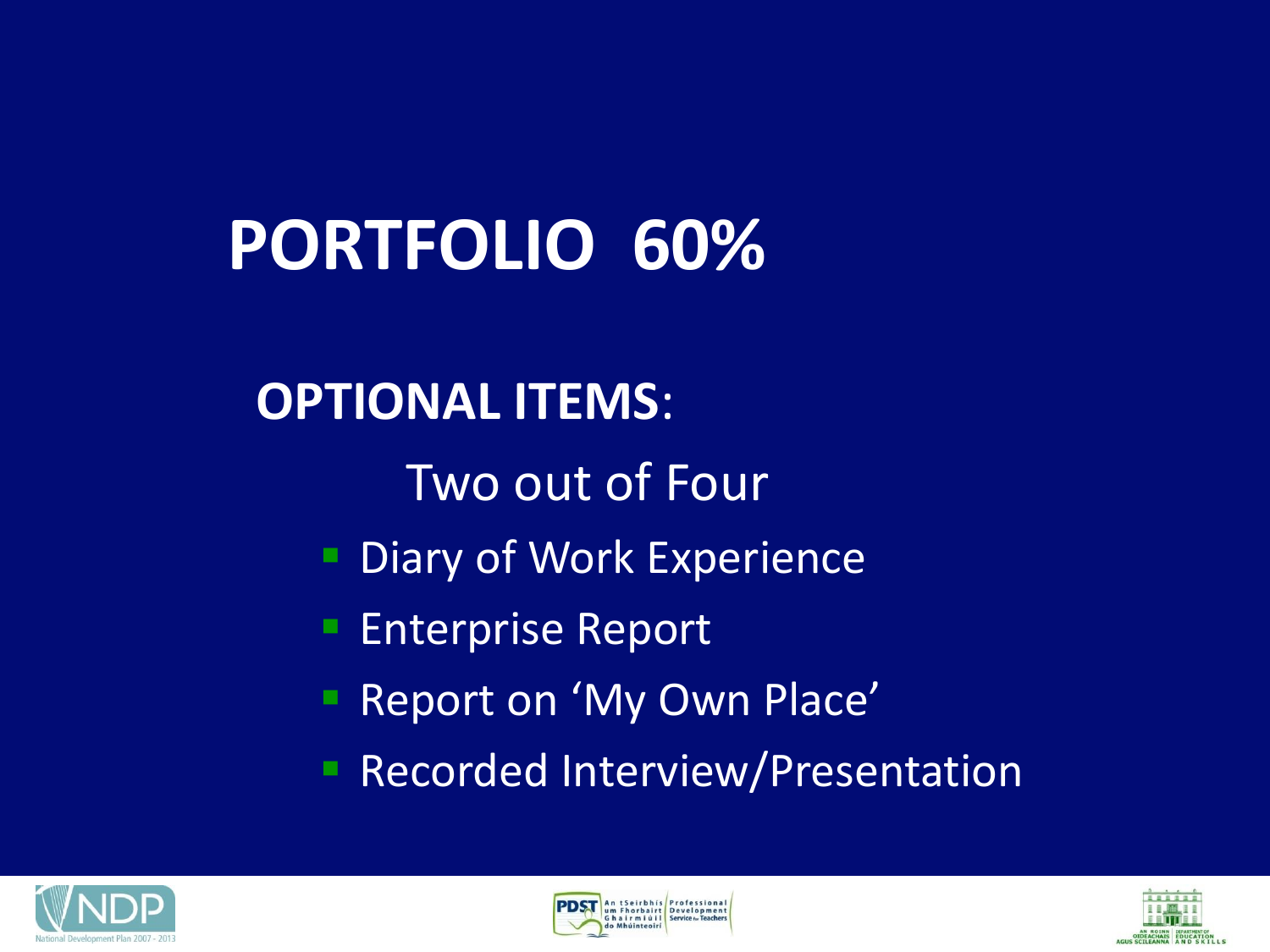## LCVP RECOGNITION

- Entry to Universities and Institutes of **Technology**
- Link Modules is a qualifying subject for points